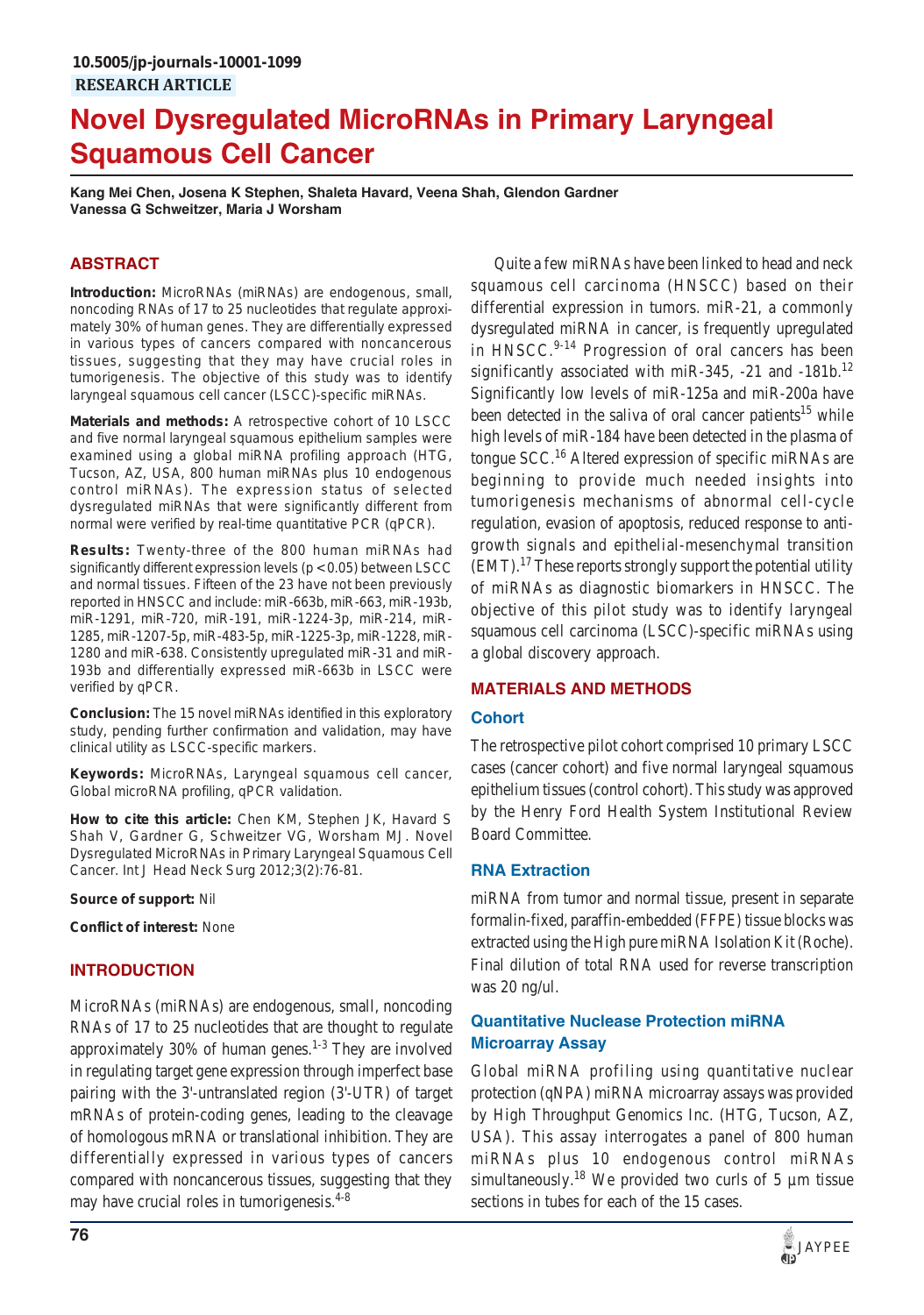# **HTG Data Analysis**

Each microarray has two elements (replicates) for each transcript (A1.1 and A1.2, for example); therefore the total number of data points for a single transcript is 2. Data is normalized to the total signal for each microarray. A particular transcript is considered expressed, if the signal is more than three standard deviations above the background signal as determined by the *ANT* gene.

Significantly differently expressing miRNAs between normal and tumor samples were obtained using the Student's t-test. Significantly ( $p < 0.05$ ) upregulated and downregulated miRNAs detected in the LSCC group (as compared to the normal group) by the qNPA assay are listed in Table 1.

| Table 1: Significantly upregulated and downregulated miRNAs |       |         |                        |  |  |  |
|-------------------------------------------------------------|-------|---------|------------------------|--|--|--|
| miRNA                                                       | Ratio | p-value | Chromosome<br>location |  |  |  |
| Upregulated                                                 |       |         |                        |  |  |  |
| hsa-miR-663b $†$                                            | 6.67  | 0.000   | 2                      |  |  |  |
| hsa-miR-320a                                                | 4.81  | 0.000   | 8p21.3                 |  |  |  |
| hsa-miR-320b                                                | 4.32  | 0.000   | 1                      |  |  |  |
| $hsa$ -mi $R$ -663                                          | 3.38  | 0.000   | 20p11.1                |  |  |  |
| hsa-miR-193b <sup>†</sup>                                   | 10.83 | 0.001   | 16p13.12               |  |  |  |
| hsa-miR-92a                                                 | 5.72  | 0.001   | 13q31.3/Xq26.2         |  |  |  |
| $hsa$ -mi $R-1291$                                          | 3.98  | 0.001   | 12                     |  |  |  |
| hsa-miR-16                                                  | 3.97  | 0.003   | 13q14.3/3q26.1         |  |  |  |
| hsa-miR-720                                                 | 2.07  | 0.004   | 3                      |  |  |  |
| hsa-miR-27a                                                 | 5.11  | 0.005   | 19p13.13               |  |  |  |
| hsa-let-7f                                                  | 2.89  | 0.006   | 9q22.32/Xp11.22        |  |  |  |
| hsa-miR-191                                                 | 3.30  | 0.009   | 3p21.31                |  |  |  |
| hsa-miR-1224-3p                                             | 3.19  | 0.009   | 3q27.1                 |  |  |  |
| hsa-mi $R-31$ <sup>t</sup>                                  | 6.16  | 0.010   | 9p21.3                 |  |  |  |
| hsa-miR-214                                                 | 3.15  | 0.010   | 1q24.3                 |  |  |  |
| $hsa$ -mi $R-1285$                                          | 2.23  | 0.010   | 7/2                    |  |  |  |
| Downregulated                                               |       |         |                        |  |  |  |
| hsa-miR-1207-5p                                             | 0.61  | 0.000   | 8                      |  |  |  |
| $hsa$ -mi $R$ -483-5p                                       | 0.62  | 0.000   | 11p15.5                |  |  |  |
| hsa-miR-1280                                                | 0.76  | 0.000   | 3                      |  |  |  |
| $hsa$ -mi $R-1228$                                          | 0.76  | 0.001   | 12                     |  |  |  |
| hsa-miR-1225-3p                                             | 0.76  | 0.002   | 16p13.3                |  |  |  |
| hsa-miR-296-5p                                              | 0.75  | 0.008   | 20q13.32               |  |  |  |
| hsa-miR-638                                                 | 0.83  | 0.035   | 19p13.2                |  |  |  |
|                                                             |       |         |                        |  |  |  |

†Verified by qRT-PCR

Bolded: Previously unreported miRNAs

Five miRNAs with the lowest p-values (three upregulated: miR-663b, miR-193b, and miR-31; two downregulated: miR-923 and miR-1826) were selected for further verification by quantitative real-time PCR.

# **TaqMan MicroRNA Reverse Transcription**

Reverse transcription was performed using TaqMan MicroRNA Reverse Transcription Kit (ABI) which was used in conjunction with the TaqMan MicroRNA Individual Assays (ABI) containing the individual reverse transcription

primers. The manufacturer's prescribed protocol was followed for both kits. Final volume for 1 reaction is 7.5 ul (3.5 ul RT master mix, 2.5 ul total RNA, and 1.5 ul RT primer).

#### **Real-Time Quantitative PCR (qPCR)**

Real-time quantitative PCR (qPCR) approach was employed to verify expression status of selected miRNAs that were significantly different from normal controls as proof-ofprinciple. This was performed using TaqMan Universal Master Mix II (no UNG). Manufacturer's protocol was followed for microRNA individual assays. Each sample was run in duplicate.

#### **qPCR Data Analysis**

miRNA expression in the normal and tumor groups was measured using  $^{44}$ Ct relative quantization. miRNAs with a value <0 were considered as downregulated and >0 were upregulated (Fig. 1).

# **RESULTS**

All five normal samples and nine of 10 LSCC cases were part of the analyses (one tumor sample indicated outlier values and was excluded). Twenty-three of the 800 human miRNAs were differentially expressed ( $p < 0.05$ ) between LSCC and normal tissues (Table 1), of which 16 were upregulated and seven were downregulated.

Fifteen of the 23 dysregulated miRNAs have not been previously reported in HNSCC and include: miR-663b,



**Fig. 1:** qPCR data—miRNA expression levels in normal and tumor groups

RNU6B, the internal control miRNA, is not expressed in normal or tumor samples. miR-31, miR-193b and miR-663b are upregulated, whereas miR-923 and miR-1826 were downregulated in the tumor samples. miR-923 and miR-1826 are now listed as fragments in recent updates of the miRNA database and, therefore, not considered as miRNAs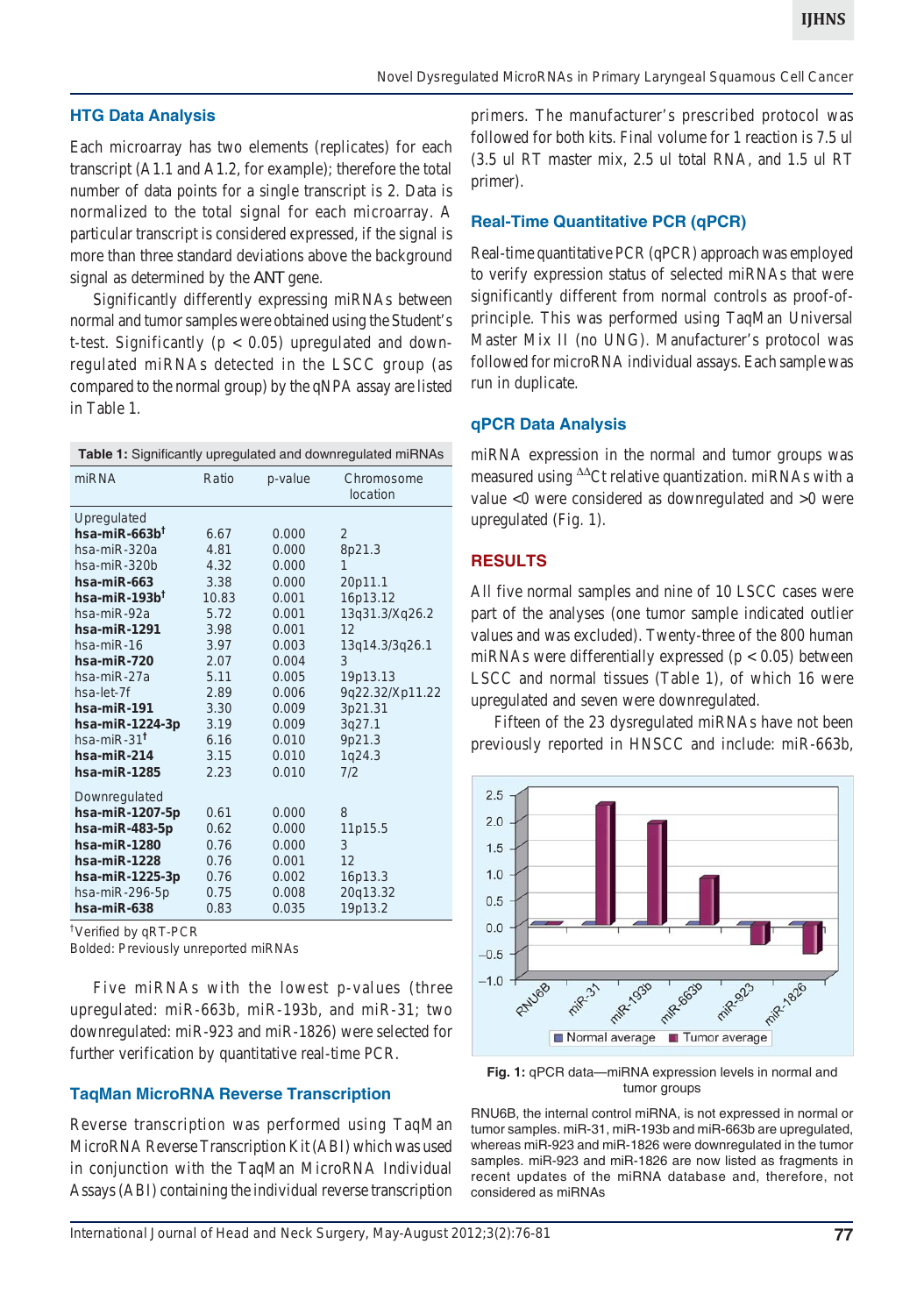miR-663, miR-193b, miR-1291, miR-720, miR-191, miR-1224-3p (3' arm of miR-1224 hairpin), miR-214, miR-1285, miR-1207-5p (5' arm of miR-1207 hairpin), miR-483-5p, miR-1225-3p, miR-1228, miR-1280 and miR-638 (highlighted in bold in Table 1).

Selected miRNAs, miR-923, miR-1826, miR-663b, miR-193b and miR-31, with p-values 0.000, 0.000, 0.000, 0.001 and 0.01 respectively, were verified by qPCR and were concordant with microarray data. miR-31 and miR-193b were consistently upregulated (9/9), and miR-663b was differentially regulated (7/9 upregulated and 2/9 downregulated) in LSCC (Table 2). miR-923 and miR-1826 (not shown in Table 1) showed downregulation in 6/9 and upregulation in 3/9 samples; however, these are now listed as fragments in recent updates of the miRNA database and no longer regarded as legitimate miRNAs.

### **DISCUSSION**

miRNAs, though lurking behind the scenes, are now being viewed less as molecular noise and more as exotic players with increasing prominence in theories about cancer.<sup>19</sup> By binding to mRNA, miRNA can silence or modulate mRNA function. Expression profiling of miRNAs has shown that some miRNAs are upregulated or down-regulated in cancer, suggesting that it is important to understand the specific roles miRNAs may have in cancer.

There are two types of cancer-related miRNAs: Oncogenic (i.e. miR-155, miR-21)<sup>8</sup> or tumor suppressor miRNAs (i.e. miR-15a and let-7 family).<sup>20,21</sup> In HNSCC, miRNA profiling has been performed in oral, oropharyngeal, tongue, laryngeal and thyroid cancers. A study by Hui et al<sup>22</sup> found no distinct differences in the global miRNA profiles between squamous cell cancers arising from the larynx, oropharynx or hypopharynx with the exception of miR-133b which was more highly expressed in laryngeal *vs* the other two subsites. They found about a third of the miRNAs examined in their HNSCC samples to be dysregulated.

Because several of the differentially expressed miRNAs in their study were in frequently amplified or deleted regions, genomic amplifications or deletions were offered as one possible mechanism for abnormal miRNA expression in HNSCC.

We found 23 significantly differentially expressed miRNAs for many of which, information is limited to chromosomal locations (Table 1). Of the 23 significantly differentially expressed miRNAs, eight have been reported previously in HNSCC. These include miR-320a, miR-320b, miR-92a, miR-16, miR-27a, let-7f, miR-31 and miR-296-5p.

miR-27a is significantly upregulated in HNSCC cell lines and its expression is correspondingly reduced by using knock down anti sense approaches.<sup>22</sup> It is considered a noncausal HNSCC miRNA as its manipulation *in vitro* does not have an effect on phenotype.<sup>17</sup> miR-92a, previously named miR-92 in the miRNA database, has two precursor sequences: miR-92a-1 and miR-92a-2.<sup>23</sup> miR-92a-1 is located on the oncogenic miR-17-92 polycistron of chromosome 13q31.3, a locus that harbors quite a few upregulated miRNAs. $^{22}$  mir-92a-2, located on chromosome Xq26.2, belongs to the miR-106a-92 cluster and is also overexpressed in HNSCC.<sup>22</sup> miR-16 is commonly downregulated due to deletion of the 13q14 region in chronic lymphocytic leukemia; $24,25$  however, it is significantly upregulated in HNSCC.<sup>22</sup> The let-7 family of miRNA is known as a tumor suppressor miRNA that functions through inhibiting oncogenic mRNAs, such as *RASA1*, *MYC*, *HMGA2*. 21,26,27 The let-7 family members are commonly downregulated in HNSCC except for let-7i which is upregulated.<sup>10,22,28</sup> Low levels of both let-7d and miR-205 have been reported to be significantly related to poor survival in primary  $HNSCC<sup>11</sup>$ 

miR-31, dysregulated in many cancers,  $29-32$  appears to favor upregulation in  $HNSCC<sup>14</sup>$  and oral squamous cell carcinoma  $\left( \text{OSCC} \right)^{6,16}$  cell lines. Its function in tumorigenesis is unclear; however, Liu et  $al^{33}$  found miR-31 to be

| Table 2: qPCR confirmation of qNPA assay |          |            |                        |                        |                      |  |  |
|------------------------------------------|----------|------------|------------------------|------------------------|----------------------|--|--|
|                                          | $miR-31$ | $miR-193b$ | $miR-663b$             | $miR-923$              | miR-1826             |  |  |
| LT-ID6                                   | Up       | Up         | Up                     | Down                   | Down                 |  |  |
| LT-ID8                                   | Up       | Up         | Down                   | Down                   | Up                   |  |  |
| LT-ID9                                   | Up       | Up         | Up                     | Up                     | Up                   |  |  |
| $LT$ -ID10                               | Up       | Up         | Up                     | Down                   | Down                 |  |  |
| $LT$ -ID11                               | Up       | Up         | Up                     | Down                   | Down                 |  |  |
| $LT$ -ID12                               | Up       | Up         | Up                     | Down                   | Down                 |  |  |
| $LT$ -ID13                               | Up       | Up         | Up                     | Up                     | Up                   |  |  |
| $LT$ -ID14                               | Up       | Up         | Up                     | Up                     | Down                 |  |  |
| $LT$ -ID15                               | Up       | Up         | Down                   | Down                   | Down                 |  |  |
|                                          | $9/9$ up | $9/9$ up   | $7/9$ up<br>$2/9$ down | $6/9$ down<br>$3/9$ up | 6/9 down<br>$3/9$ up |  |  |

 $\rm{^{4\Delta}C_{t}}$  relative quantization (tumor  $\rm{^{4}Ct}$ —normal  $\rm{^{4}Ct)}$  used to determine up or downregulation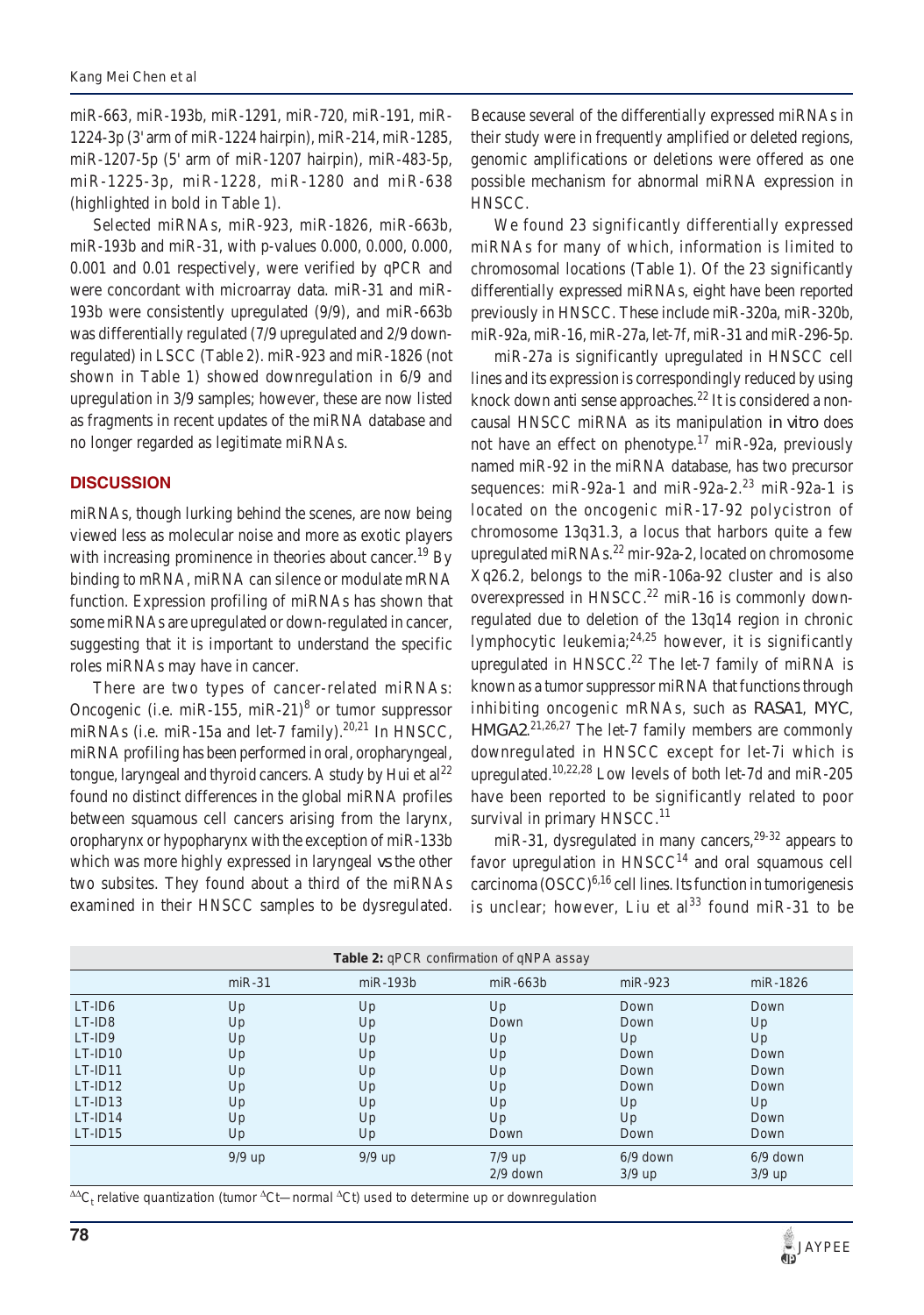significantly elevated in the plasma of OSCC patients, which was remarkably reduced following surgery. This suggests that miR-31 may be an oncogenic miRNA. Its detection in plasma could be clinically useful as a noninvasive diagnostic approach. miR-296 is downregulated in OSCC.<sup>6</sup>

Several studies have reported significant differential expression of miR-100, miR-125b and miR-375 in HNSCC,5,13,14,16,34 none of which reached significance in this study.

Of the 23 significantly differentially expressed miRNAs, 15 have not been previously reported in HNSCC and include: miR-663b, miR-663, miR-193b, miR-1291, miR-720, miR-191, miR-1224-3p, miR-214, miR-1285, miR-1207-5p, miR-483-5p, miR-1225-3p, miR-1228, miR-1280 and miR-638.

Dysregulation of miR-193b is thought to influence melanoma development $35$  via its role of cell proliferation repression and regulation of CCND1 expression.<sup>35</sup> In prostate cancer, miR-193b can present as an epigenetically silenced putative tumor suppressor.<sup>36</sup> It has also been detected in cervical cancer cell lines.<sup>37</sup> The role of miR-663b reported in the development of human leukemias<sup>24</sup> and of miR-663 in human colorectal cells<sup>38</sup> is not known.

miR-191 is upregulated in hepatocellular carcinoma (HCC) and affects the  $TGF$ - $\beta$  and *MAPK* pathways, which play an important role in HCC tumorigenesis.39,40 Inhibition of miR-191 by 2-*O*-metoxyethyl (MOE) anti-miR was found to decrease cell proliferation and induce apoptosis *in vitro* with significant reduction of tumor mass in an *in vivo* mouse model of HCC. Therefore, in HCC, miR-191 may signal a potential therapeutic target.

miR-1224-3p has been identified as a mammalian mirtron which is a short hairpin intron that is a precursor for miRNA biogenesis.<sup>41</sup> Mirtrons were originally found in invertebrates but are now known to exist in mammals also. miR-214 has been detected in melanomas, cervical and ovarian cancers.42-44 In melanomas, miR-214 suppresses *TFAP2C* leading to tumor progression.<sup>42</sup> miR-1285 has been shown to inhibit expression of *TP53*. 45 miR-1207-5p is expressed abundantly in colon cancer cell lines along with miR-1207-3p, and Northern blot data suggested a common promoter and transcriptional regulatory unit making these likely complimentary overlapping miRNAs.<sup>46</sup> miR-483-5p is significantly upregulated in malignant adrenocortical carcinoma (ACC) as compared with benign tumors.47 Its expression can accurately distinguish tumors as benign or malignant.

miR-638 has been detected in human colorectal cells<sup>38</sup> and in gastric cancer,  $48$  where it is significantly downregulated. It is present in a stable form in human plasma. Tanaka et al.<sup>49</sup> found that the ratio of miR-92a/

miR-638 in plasma is useful for distinguishing leukemia patients from healthy individuals.

## **CONCLUSION**

The human miRNA database continues to get fine tuned with respect to new additions as well as exclusions. This pilot study identified previously unreported miRNAs in LSCC that upon further investigation in larger studies may have clinical utility in LSCC. Our 23 aberrantly expressed miRNAs in LSCC, including the 15 unreported in HNSCC, require further examination with subsequent validation in larger cohorts for clinical relevance as LSCC-specific markers.

### **ACKNOWLEDGMENT**

Drs Chen and Worsham had full access to all the data in the study and take responsibility for the integrity of the data and the accuracy of the data analysis. This study was supported by R01 NIH DE 15990 (Dr Worsham).

# **REFERENCES**

- 1. Bartel DP. MicroRNAs: Genomics, biogenesis, mechanism and function. Cell 2004;116:281-97.
- 2. Bartel DP. MicroRNAs: Target recognition and regulatory functions. Cell 2009;136:215-33.
- 3. Lee YS, Dutta A. MicroRNAs in cancer. Annu Rev Pathol 2009; 4:199-227.
- 4. Christensen BC, Moyer BJ, Avissar M, et al. A let-7 microRNAbinding site polymorphism in the KRAS 3' UTR is associated with reduced survival in oral cancers. Carcinogenesis 2009; 30:1003-07.
- 5. Henson BJ, Bhattacharjee S, O'Dee DM, Feingold E, Gollin SM. Decreased expression of miR-125b and miR-100 in oral cancer cells contributes to malignancy. Genes Chromosomes Cancer 2009;48:569-82.
- 6. Kozaki K, Imoto I, Mogi S, Omura K, Inazawa J. Exploration of tumor-suppressive microRNAs silenced by DNA hypermethylation in oral cancer. Cancer Res 2008;68:2094-105.
- 7. Calin GA. MicroRNAs and cancer: What we know and what we still have to learn. Genome Med 2009;1:78.
- 8. Garzon R, Calin GA, Croce CM. MicroRNAs in Cancer. Annu Rev Med 2009;60:167-79.
- 9. Li J, Huang H, Sun L, et al. MiR-21 indicates poor prognosis in tongue squamous cell carcinomas as an apoptosis inhibitor. Clin Cancer Res 2009;15:3998-4008.
- 10. Chang SS, Jiang WW, Smith I, et al. MicroRNA alterations in head and neck squamous cell carcinoma. Int J Cancer 2008; 123:2791-97.
- 11. Childs G, Fazzari M, Kung G, et al. Low-level expression of microRNAs let-7d and miR-205 are prognostic markers of head and neck squamous cell carcinoma. Am J Pathol 2009;174: 736-45.
- 12. Cervigne NK, Reis PP, Machado J, et al. Identification of a microRNA signature associated with progression of leukoplakia to oral carcinoma. Hum Mol Genet 2009;18:4818-29.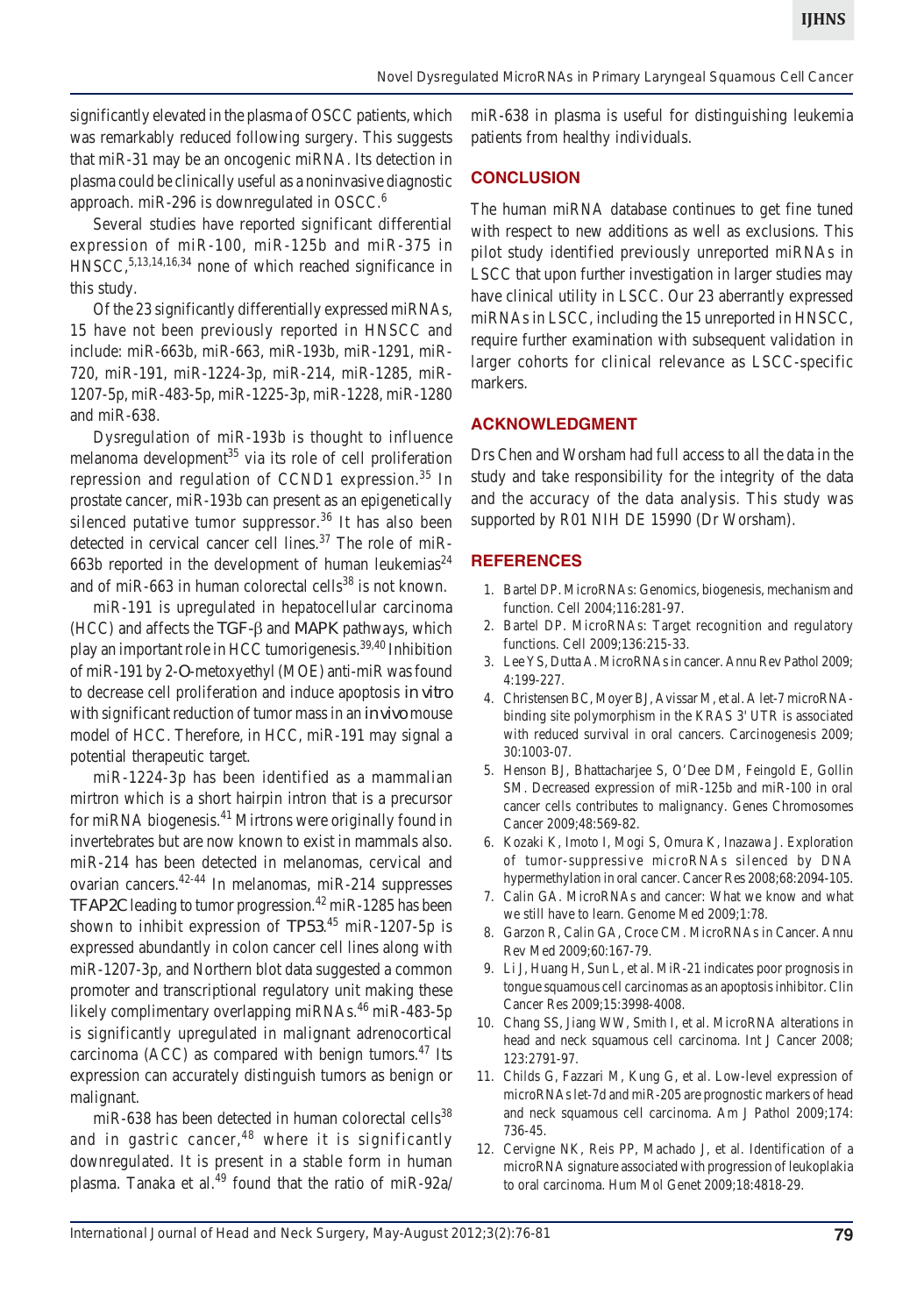- 13. Avissar M, Christensen BC, Kelsey KT, Marsit CJ. MicroRNA expression ratio is predictive of head and neck squamous cell carcinoma. Clin Cancer Res 2009;15:2850-55.
- 14. Tran N, McLean T, Zhang X, et al. MicroRNA expression profiles in head and neck cancer cell lines. Biochem Biophys Res Commun 2007;358:12-17.
- 15. Park NJ, Zhou H, Elashoff D, et al. Salivary microRNA: Discovery, characterization and clinical utility for oral cancer detection. Clin Cancer Res 2009;15:5473-77.
- 16. Wong TS, Liu XB, Wong BY, Ng RW, Yuen AP, Wei WI. Mature miR-184 as potential oncogenic microRNA of squamous cell carcinoma of tongue. Clin Cancer Res 2008; 14:2588-92.
- 17. Babu JM, Prathibha R, Jijith VS, Hariharan R, Pillai MR. A miR-centric view of head and neck cancers. Biochim Biophys Acta 2011;1816:67-72.
- 18. Martel RR, Botros IW, Rounseville MP, et al. Multiplexed screening assay for mRNA combining nuclease protection with luminescent array detection. Assay Drug Dev Technol 2002; 1:61-71.
- 19. Johnson G. Cancer's Secrets Come Into Sharper Focus New York Times, 2011.
- 20. Cimmino A, Calin GA, Fabbri M, et al. miR-15 and miR-16 induce apoptosis by targeting BCL2. Proc Natl Acad Sci USA 2005;102:13944-49.
- 21. Lee YS, Dutta A. The tumor suppressor microRNA let-7 represses the HMGA2 oncogene. Genes Dev 2007; 21:1025-30.
- 22. Hui AB, Lenarduzzi M, Krushel T, et al. Comprehensive MicroRNA profiling for head and neck squamous cell carcinomas. Clin Cancer Res 2010; 16:1129-39.
- 23. Mourelatos Z, Dostie J, Paushkin S, et al. miRNPs: A novel class of ribonucleoproteins containing numerous microRNAs. Genes Dev 2002;16:720-28.
- 24. Takada S, Yamashita Y, Berezikov E, et al. MicroRNA expression profiles of human leukemias. Leukemia 2008; 22:1274-78.
- 25. Calin GA, Dumitru CD, Shimizu M, et al. Frequent deletions and down-regulation of microRNA genes miR15 and miR16 at 13q14 in chronic lymphocytic leukemia. Proc Natl Acad Sci USA 2002;99:15524-29.
- 26. Johnson SM, Grosshans H, Shingara J, et al. RAS is regulated by the let-7 microRNA family. Cell 2005;120:635-47.
- 27. Sampson VB, Rong NH, Han J, et al. MicroRNA let-7a downregulates MYC and reverts MYC-induced growth in Burkitt lymphoma cells. Cancer Res 2007;67:9762-70.
- 28. Ramdas L, Giri U, Ashorn CL, et al. miRNA expression profiles in head and neck squamous cell carcinoma and adjacent normal tissue. Head Neck 2009;31:642-54.
- 29. Wong QW, Lung RW, Law PT, et al. MicroRNA-223 is commonly repressed in hepatocellular carcinoma and potentiates expression of Stathmin. Gastroenterology 2008;135:257-69.
- 30. Slaby O, Svoboda M, Fabian P, et al. Altered expression of miR-21, miR-31, miR-143 and miR-145 is related to clinicopathologic features of colorectal cancer. Oncology 2007; 72:397-402.
- 31. Zhang Y, Guo J, Li D, et al. Down-regulation of miR-31 expression in gastric cancer tissues and its clinical significance. Med Oncol 2010;27:685-89.
- 32. Schaefer A, Jung M, Mollenkopf HJ, et al. Diagnostic and prognostic implications of microRNA profiling in prostate carcinoma. Int J Cancer 2010;126:1166-76.
- 33. Liu CJ, Kao SY, Tu HF, Tsai MM, Chang KW, Lin SC. Increase of microRNA miR-31 level in plasma could be a potential marker of oral cancer. Oral Dis 2010;16:360-64.
- 34. Yu T, Wang XY, Gong RG, et al. The expression profile of microRNAs in a model of 7,12-dimethyl-benz[a]anthranceinduced oral carcinogenesis in Syrian hamster. J Exp Clin Cancer Res 2009;28:64.
- 35. Chen J, Feilotter HE, Pare GC, et al. MicroRNA-193b represses cell proliferation and regulates cyclin D1 in melanoma. Am J Pathol 2010;176:2520-29.
- 36. Rauhala HE, Jalava SE, Isotalo J, et al. miR-193b is an epigenetically regulated putative tumor suppressor in prostate cancer. Int J Cancer 2010;127:1363-72.
- 37. Lui WO, Pourmand N, Patterson BK, Fire A. Patterns of known and novel small RNAs in human cervical cancer. Cancer Res 2007;67:6031-43.
- 38. Cummins JM, He Y, Leary RJ, et al. The colorectal microRNAome. Proc Natl Acad Sci USA 2006; 103:3687-92.
- 39. Elyakim E, Sitbon E, Faerman A, et al. hsa-miR-191 is a candidate oncogene target for hepatocellular carcinoma therapy. Cancer Res 2010;70:8077-87.
- 40. Calvisi DF, Pascale RM, Feo F. Dissection of signal transduction pathways as a tool for the development of targeted therapies of hepatocellular carcinoma. Rev Recent Clin Trials 2007;2: 217-36.
- 41. Berezikov E, Chung WJ, Willis J, Cuppen E, Lai EC. Mammalian mirtron genes. Mol Cell 2007;28:328-36.
- 42. Penna E, Orso F, Cimino D, et al. MicroRNA-214 contributes to melanoma tumour progression through suppression of TFAP2C. EMBO J 2011;30:1990-2007.
- 43. Qiang R, Wang F, Shi LY, et al. Plexin-B1 is a target of miR-214 in cervical cancer and promotes the growth and invasion of HeLa cells. Int J Biochem Cell Biol 2011;43:632-41.
- 44. Yin G, Chen R, Alvero AB, et al. TWISTing stemness, inflammation and proliferation of epithelial ovarian cancer cells through MIR199A2/214. Oncogene 2010;29:3545-53.
- 45. Tian S, Huang S, Wu S, Guo W, Li J, He X. MicroRNA-1285 inhibits the expression of p53 by directly targeting its 3' untranslated region. Biochem Biophys Res Commun 2010; 396:435-39.
- 46. Huppi K, Volfovsky N, Runfola T, et al. The identification of microRNAs in a genomically unstable region of human chromosome 8q24. Mol Cancer Res 2008;6:212-21.
- 47. Patterson EE, Holloway AK, Weng J, Fojo T, Kebebew E. MicroRNA profiling of adrenocortical tumors reveals miR-483 as a marker of malignancy. Cancer 2011;117:1630-39.
- 48. Yao Y, Suo AL, Li ZF, et al. MicroRNA profiling of human gastric cancer. Mol Med Report 2009;2:963-70.
- 49. Tanaka M, Oikawa K, Takanashi M, et al. Down-regulation of miR-92 in human plasma is a novel marker for acute leukemia patients. PLoS One 2009; 4:e5532.

# **ABOUT THE AUTHORS**

#### **Kang Mei Chen**

Department of Otolaryngology/Head and Neck Research, Henry Ford Hospital, MI, USA